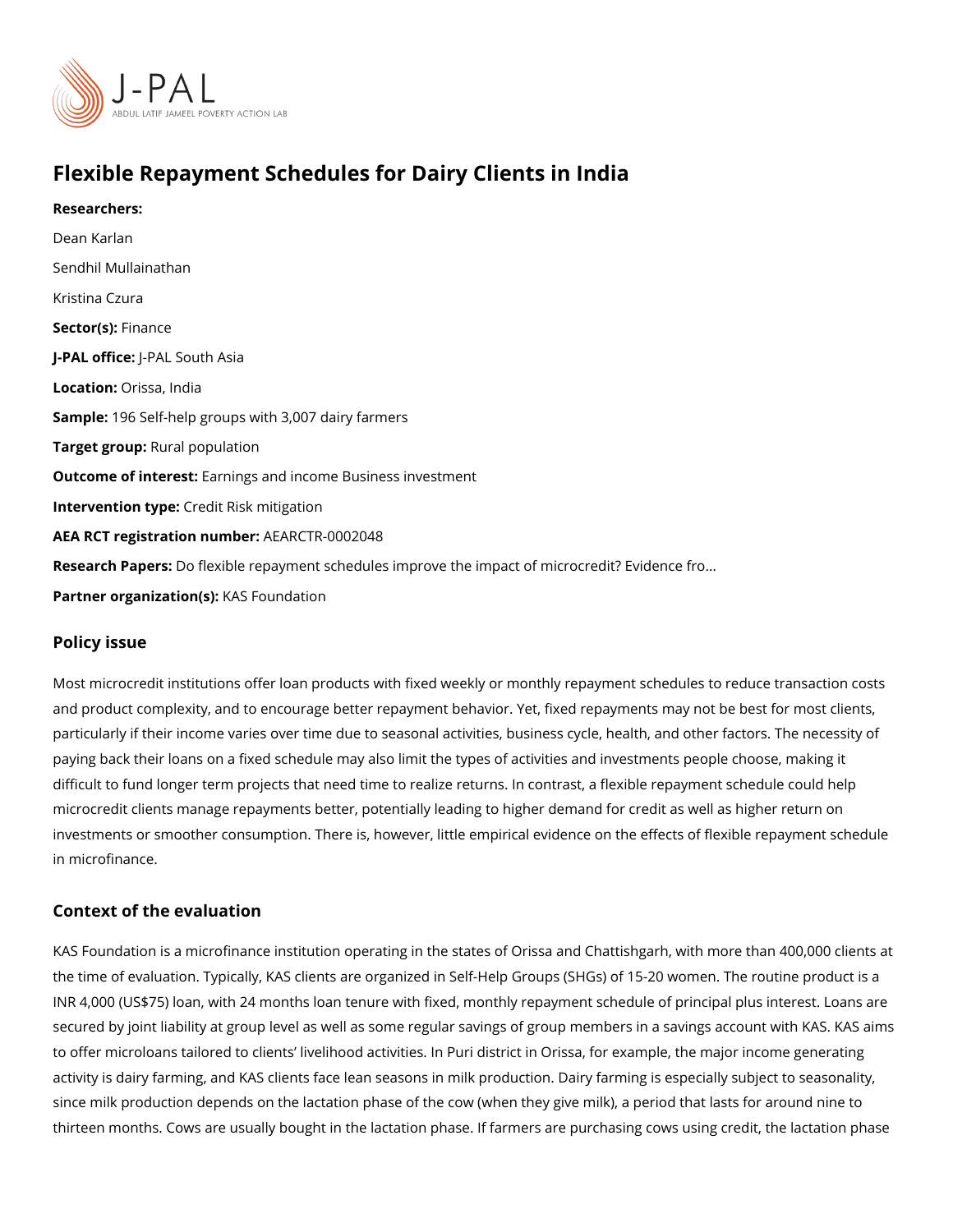of the cow might be shorter in duration than the period of loan repayment, leading to problems in loan repayment, especially for small dairy farmers with only a few cattle.

## **Details of the intervention**

This evaluation studies the effects of flexible repayment schedules on borrowers' investment level, consumption, and loan default in the dairy industry in India. Dairy farmers in 196 SHGs were randomly assigned to receive an offer for one of four loan products. Two of these products had a fixed repayment schedules (monthly), while the other two had flexible repayment schedules. For each product, the duration of loan was 24 months, and the interest rate 10.75% per annum.

- 1. *Lower amount fixed loan*: This is the routine fixed repayment loan that KAS Foundation offers its clients, with a loan size of INR 4,000 (US\$75). This product serves as a comparison to see the effect of higher loan amount (INR 6,000 or US\$113 ) that was given out for the remaining three loan products
- 2. *Higher amount fixed loan*: This is similar to the routine loan product, but with a higher principal amount of INR 6,000, an amount more appropriate to the purchase of a decent-quality cow. This product serves as a comparison group to the two flexible repayment products, both of which received the same loan amount of INR 6,000.
- 3. *Dairy specific flexible loan*: The first flexible loan is tailored to dairy production cycles. Under this product, clients repay two principal installments instead of one during the first six months of loan repayments, when milk production is high. In return, they are allowed to skip repayment for any other consecutive six months period thereafter.
- 4. *Coupon flexible loan*: This loan is tailored to unexpected idiosyncratic shocks. In the first three months, monthly principal and interest payments are mandatory for all clients. Thereafter, clients are allowed to skip repayments and lag behind up to two repayments. Repayment of installments is tracked with the help of a coupon booklet that is easy to understand and handle for both clients and loan officers.

Household level data was collected on demographics, household conditions, income details, assets and expenditure details, indebtedness, savings and insurance details, status of cattle ownership, and repayment information. Final endline data was collected after two years, at the completion of the loan cycle, for all borrowers except for the data on loan default rate, which was available for just under half of the borrowers.

### **Results and policy lessons**

Preliminary analysis of data suggests the following:

*Investment*: Borrowers who were financed by the lower amount fixed loan product made lower total investment in cattle than those financed by the higher amount fixed loan product, probably due to the smaller loan amount (by Rs. 2000) that they received. There was no evidence to suggest that borrowers financed by either of the flexible loan products were more likely to purchase cattle than the comparison group that received the same loan amount under a fixed repayment product. However, among the clients who actually invested in dairy cattle, clients with the dairy specific flexible loan invested 12.6 percent more on better quality cattle.

*Consumption and Income*: Households financed by flexible loan products were expected to use this flexibility to have a more stable consumption of goods and services. Evidence from this study suggests that neither the level nor the stability of their consumption expenditures increased. Nevertheless, clients with the dairy-specific flexible loan diversified their income portfolio with a 7 percent increase in the number of income sources.

*Loan Default*: Around 90 percent of borrowers financed by any of the loan products had their loans in arrears during the loan